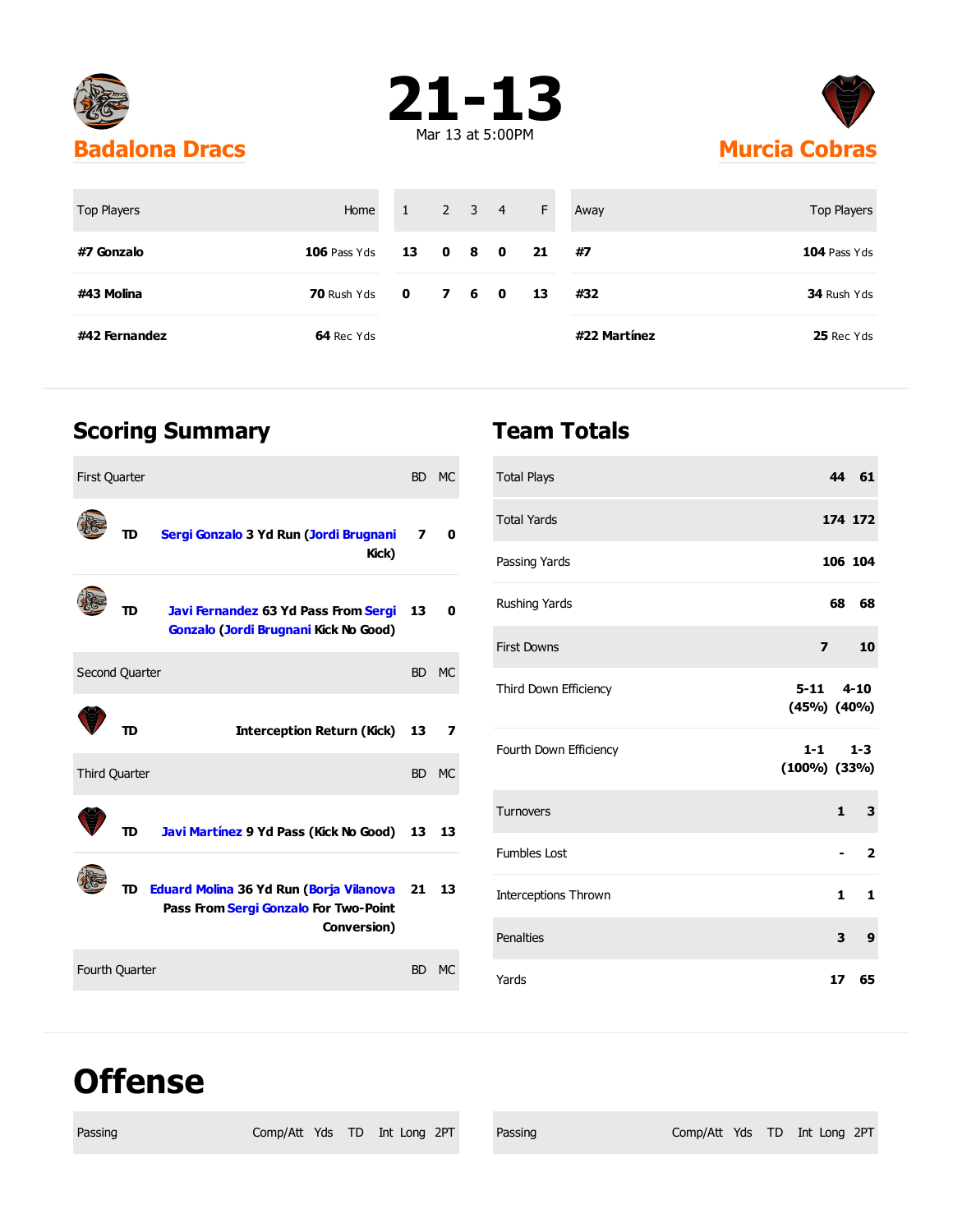| Passing           | Comp/Att Yds TD Int Long 2PT |                         |                          |              |                |              | Passing         | Comp/Att Yds TD Int Long 2PT |                         |                          |                |                 |  |
|-------------------|------------------------------|-------------------------|--------------------------|--------------|----------------|--------------|-----------------|------------------------------|-------------------------|--------------------------|----------------|-----------------|--|
| #7 S. Gonzalo     | 8/22106                      |                         | $\mathbf{1}$             |              | $1\quad 63$    | 1            | #7              | 11/18 104                    |                         | 1                        | $\blacksquare$ | 20              |  |
| Rushing           |                              | Att Yds TD Long Fum 2PT |                          |              |                |              | Rest of team    | 0/1                          |                         |                          | 1              |                 |  |
| #43 E. Molina     | 9                            | 70                      | $\mathbf{1}$             | 36           |                |              | Rushing         |                              | Att Yds                 |                          |                | TD Long Fum 2PT |  |
| #26 E. Morlans    | 3                            | 7                       |                          | 3            |                |              | #32             | 13                           | 34                      |                          | 17             |                 |  |
| #33 C. Take       | 3                            | 1                       |                          | 3            |                |              | #7              | 15                           | 14                      |                          | 9              | $\overline{2}$  |  |
| #7 S. Gonzalo     | $\overline{\mathbf{2}}$      |                         | 1                        | 3            |                |              | #43             | $\mathbf{1}$                 | 11                      |                          | 11             |                 |  |
| #2 D. Dobrolevski |                              | $1 - 10$                |                          |              |                |              | #28             | 4                            | 9                       |                          | 7              |                 |  |
| Receiving         |                              | Rec Yds TD Long Fum 2PT |                          |              |                |              | Receiving       |                              | Rec Yds TD Long Fum 2PT |                          |                |                 |  |
| #42 J. Fernandez  | $\mathbf{2}$                 | 64                      | 1                        | 63           |                |              | #89 B. Josué    | 4                            | 27                      | $\overline{\phantom{0}}$ | 15             |                 |  |
| #2 D. Dobrolevski | 4                            | 27                      | $\overline{\phantom{0}}$ | 21           |                |              | #22 J. Martínez | 3                            | 25                      | $\mathbf{1}$             | 12             |                 |  |
| #83 B. Vilanova   | 1                            | $\mathbf{9}$            | $\blacksquare$           | $\mathbf{9}$ | $\blacksquare$ | $\mathbf{1}$ | #28             | $\overline{2}$               | 23                      |                          | 14             |                 |  |
| #14 R. Cernuda    | $\mathbf{1}$                 | 6                       |                          | 6            |                |              | #15             | $\mathbf{1}$                 | 20                      |                          | 20             |                 |  |
|                   |                              |                         |                          |              |                |              | #32             | 1                            | 9                       |                          | 9              |                 |  |

# **Defense**

|                  |                         |                         |                |    | Tk Ast Sck TFL Sfty Int Fum Blks TD |   |  |  |               |  |  |  |  | Tk Ast Sck TFL Sfty Int Fum Blks TD |  |
|------------------|-------------------------|-------------------------|----------------|----|-------------------------------------|---|--|--|---------------|--|--|--|--|-------------------------------------|--|
| #1 A. Posito     | 10                      | 1                       | $\blacksquare$ |    |                                     |   |  |  | #0 J. Jiménez |  |  |  |  |                                     |  |
| #25 N. Lester    | 4                       |                         |                |    |                                     |   |  |  |               |  |  |  |  |                                     |  |
| #13 E. Sabater   | 3 <sub>1</sub>          | $\overline{\mathbf{2}}$ | $\blacksquare$ | 1  |                                     |   |  |  |               |  |  |  |  |                                     |  |
| #50 Y. El Alami  | 3                       |                         |                |    |                                     |   |  |  |               |  |  |  |  |                                     |  |
| #59 E. Pizarro   | 3                       | 1                       |                |    |                                     |   |  |  |               |  |  |  |  |                                     |  |
| #9 M. Taylor III | $\overline{\mathbf{2}}$ | 5                       | 1              | 1  |                                     |   |  |  |               |  |  |  |  |                                     |  |
| #55 N. Knoblauch | $\overline{2}$          | $\overline{\mathbf{2}}$ | 1              | 1. |                                     | 1 |  |  |               |  |  |  |  |                                     |  |
| #20 L. Masero    | $\overline{2}$          | 1                       |                |    |                                     |   |  |  |               |  |  |  |  |                                     |  |
| #23 J. Brugnani  | $\overline{\mathbf{2}}$ | 1                       |                |    |                                     |   |  |  |               |  |  |  |  |                                     |  |